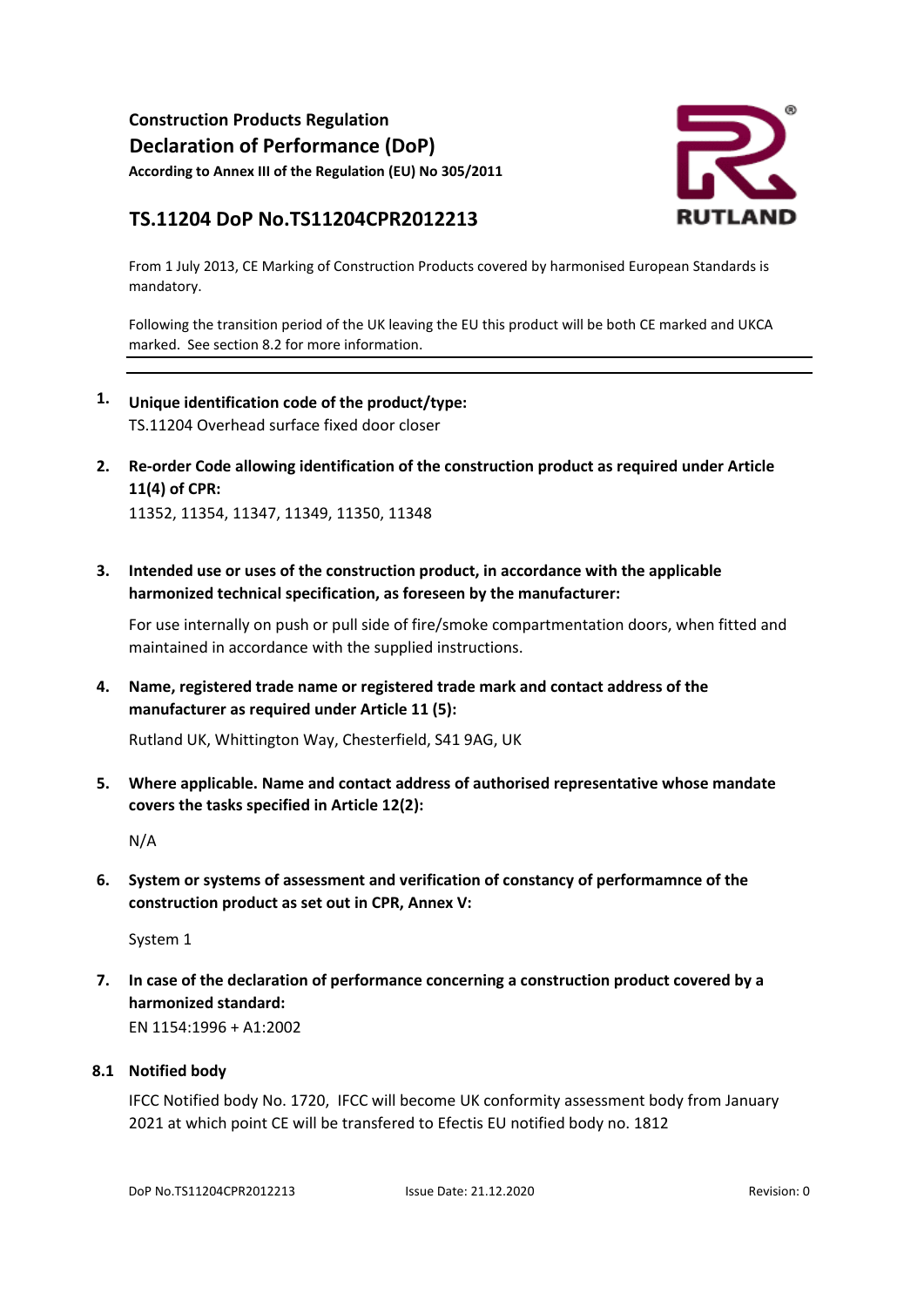### **8.2 ID Certificate**

| าF            | <b>UKCA</b>   |
|---------------|---------------|
| 1812-CPR-1810 | 1720-CPR-0185 |

**UKCA** 

1720-CPR-0185 will become UKCA mark and will be printed on products by 1st January 2022. CE transfer to EU notified body 1812 will take place 4th January 2021.

CE

1812-CPR-1810 is the new EU-27 CE certificate from the date of transfer. Notified Body number 1812 will be printed on products and packaging manufactured after the date of CE transfer.

**Type of good Accepted marking or combination of markings\* Placing goods on the market in**  Manufactured goods being **Northern Ireland** placed on the market in NI using an EU conformity assessment body **CE** Manufactured goods being placed on the market in NI using a UK-based body CE and UKNI **Placing goods on the market in**  Manufactured goods being **Great Britain** placed on the GB market until end of 2021 UKCA or CE Manufactured goods placed on the GB market from 1 Jan 2022 UKCA **Placing qualifying Northern Ireland goods on the market in**  goods being placed on the GB **Great Britain (unfettered access)** Qualifying Northern Ireland market under unfettered access CE or CE and UKNI **Placing goods on the EU**  Manufactured goods being CE

Below guidance on accepted marking or combination of marking from Gov.UK guidance https://www.gov.uk/guidance/using-the-ukni-marking-from-1-january-2021

\*You may use combinations of the product markings listed in each box and your goods may be acceptable with more that one marking. For eample, a product with both the CE and UKCA markings can be placed on the EU market.

placed on the EU market

**market**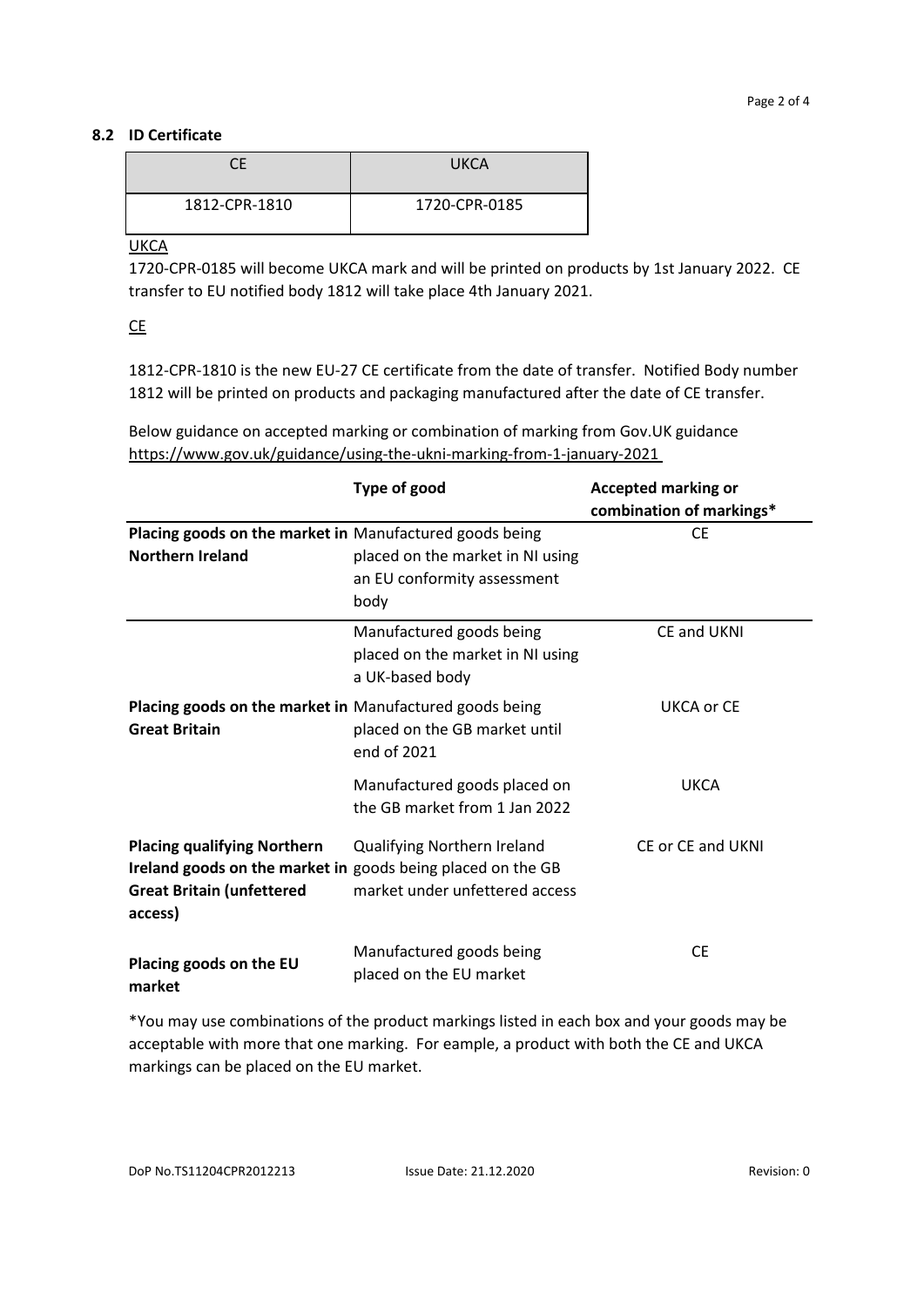Below is advice on placing manufactured goods on the EU market from 1 January 2021 - source https://www.gov.uk/guidance/placing-manufactured-goods-on-the-eu-market-from-1-january-2021

#### **Certificates and documentation**

If you transfer your existing certificate to an EU notified body then you will need to update the 4 digit notified body number on your products. You will not need to do this for products already on the market or which were manufactured before the transfer took place.

## **9. Declared performance**

#### Conditioning:

➢ Power size 2 to 4 in standard and transom fixing application on pull-side, with adjustable latch action and optional back check. Max opening angle 110 degrees.

| <b>Essential Characteristics</b>  | Performance                           | <b>Harmonised Technical</b> |
|-----------------------------------|---------------------------------------|-----------------------------|
|                                   |                                       | <b>Specification</b>        |
| Self-closing (5.2.1 General)      |                                       |                             |
| 5.2.2 Durability                  | 500,000 test cycles                   |                             |
| 5.2.3 Closing moment              | Adjustable power size 2-4             |                             |
| 5.2.4 Opening moment              | Adjustable power size 2-4             |                             |
| 5.2.5 Efficiency                  | Pass                                  |                             |
| 5.2.6 Closing time                | Pass                                  |                             |
| 5.2.7 Angles of operation         | For closing doors from 110<br>degrees |                             |
| 5.2.8 Overload performance        | Pass                                  | EN1154:1996 + A1:2002       |
| 5.2.9 Temperature                 | -15°C to +40°C                        |                             |
| dependence                        |                                       |                             |
| 5.2.10 Fluid leakage              | Pass                                  |                             |
| 5.2.11 Damage                     | Pass                                  |                             |
| 5.2.12 Latch control              | Pass                                  |                             |
| 5.2.13 Back check                 | Optional                              |                             |
|                                   | Pass                                  |                             |
| 5.2.15 Adjustable closing force   |                                       |                             |
| <b>Durability of Self Closing</b> |                                       |                             |
| 5.2.2 Durability                  | 500,000 test cycles                   |                             |
| 5.2.17.1 Corrosion                | Grade 3 (96 hours)                    |                             |
| 5.2.17.2 Corrosion                | Pass                                  | EN1154:1996 + A1:2002       |
| Dangerous Substances Annex        | Pass: No hazardous substances         |                             |
| ZA3                               | in terms of the EC guidelines and     |                             |
|                                   | <b>REACH directive</b>                |                             |